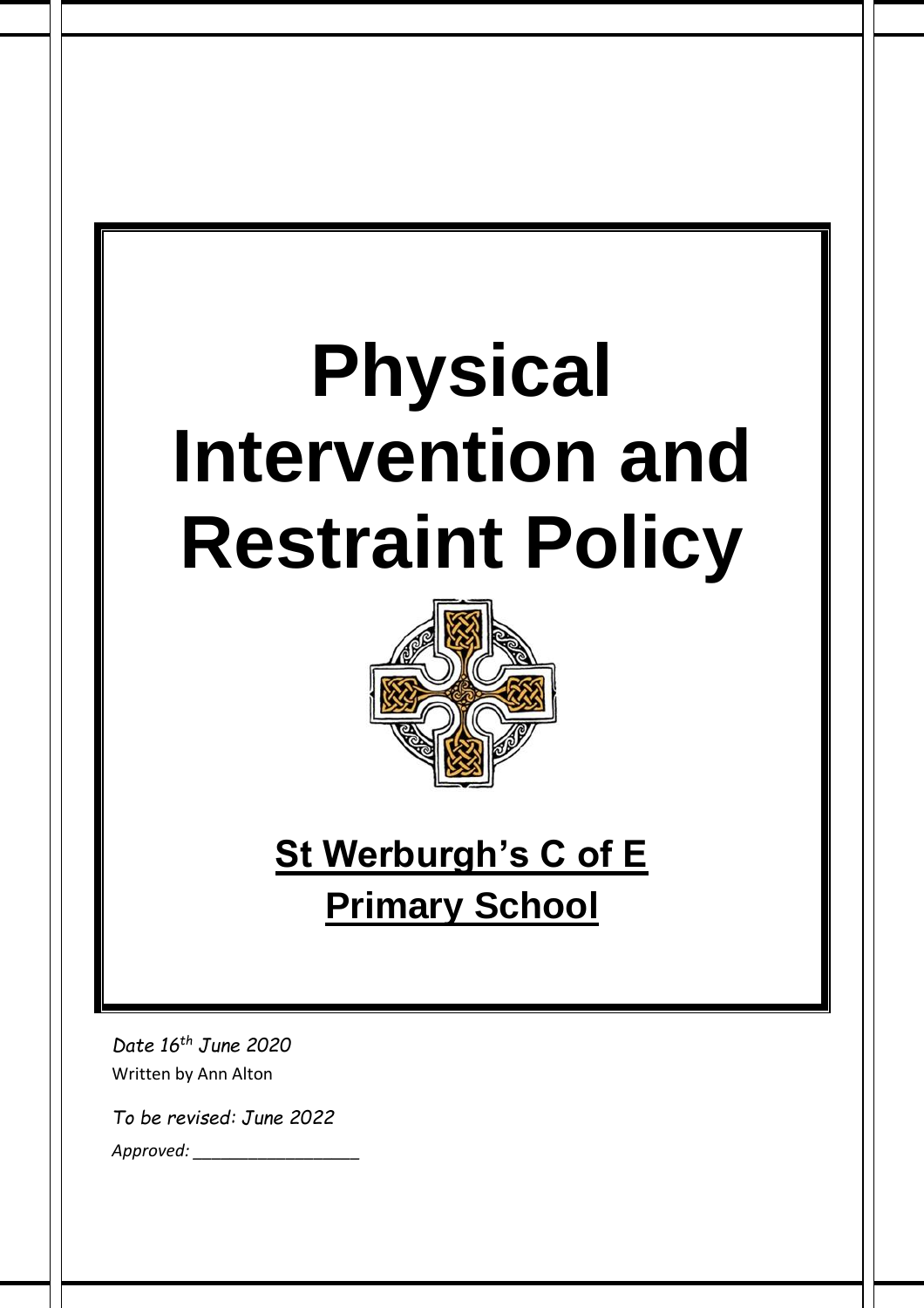# **Objectives**

At St Werburgh's Primary CofE (VA) school, we aim to provide a safe, caring and friendly environment for all our pupils to allow them learn effectively, improve their life chances and help them maximise their potential.

We take the safety of our pupils and staff very seriously. We believe that all pupils and staff have the right to be and feel safe whilst at school or on a school-run activity. This policy should be read in conjunction with our behaviour, discipline, child protection (and the broader safeguarding agenda) policies.

# **Minimising the Need to Use Reasonable Force**

As a school we are firmly committed to creating a calm and safe environment which minimises the risk of incidents arising that might require the use of reasonable force. We will only use force as a last resort and strongly believe in de-escalating any incidents as they arise to prevent them from reaching a crisis point. Staff will be skilled in promoting and rewarding positive behaviour and will utilise various appropriate techniques in the management of a class environment.

Staff will only use reasonable force when the risks involved in doing so are outweighed by the risks involved by not using force.

### **Staff Authorised to Use Reasonable Force**

Under Section 93 of the Education and Inspection Act (2006) the head teacher of our school is empowered to authorise those members of his/her staff who are enabled to use reasonable force.

Here at St Werburgh's Primary school the head teacher has empowered the following members of staff to use reasonable force:

- Teachers and any member of staff who has control or charge of pupils in a given lesson or circumstance have permanent authorisation.
- Other members of staff such as site management and administrative teams also have the power to use reasonable force if a circumstance should arise in which immediate action should be taken.

### **Deciding Whether to Use Reasonable Force**

Under English law, members of staff are empowered to use reasonable force to prevent a pupil from or stop them continuing:

- committing any offence;
- causing personal injury to, or damage to the property of, any person (including the pupil himself); or,
- prejudicing the maintenance of good order and discipline at the school or among any pupils receiving education at the school, whether during a teaching session or otherwise.

All members of staff will make decisions about when, how and why to use reasonable force. To help staff in making decisions about using reasonable force the following considerations may be useful:

• whether the consequences of not intervening would have seriously endangered the wellbeing of a person;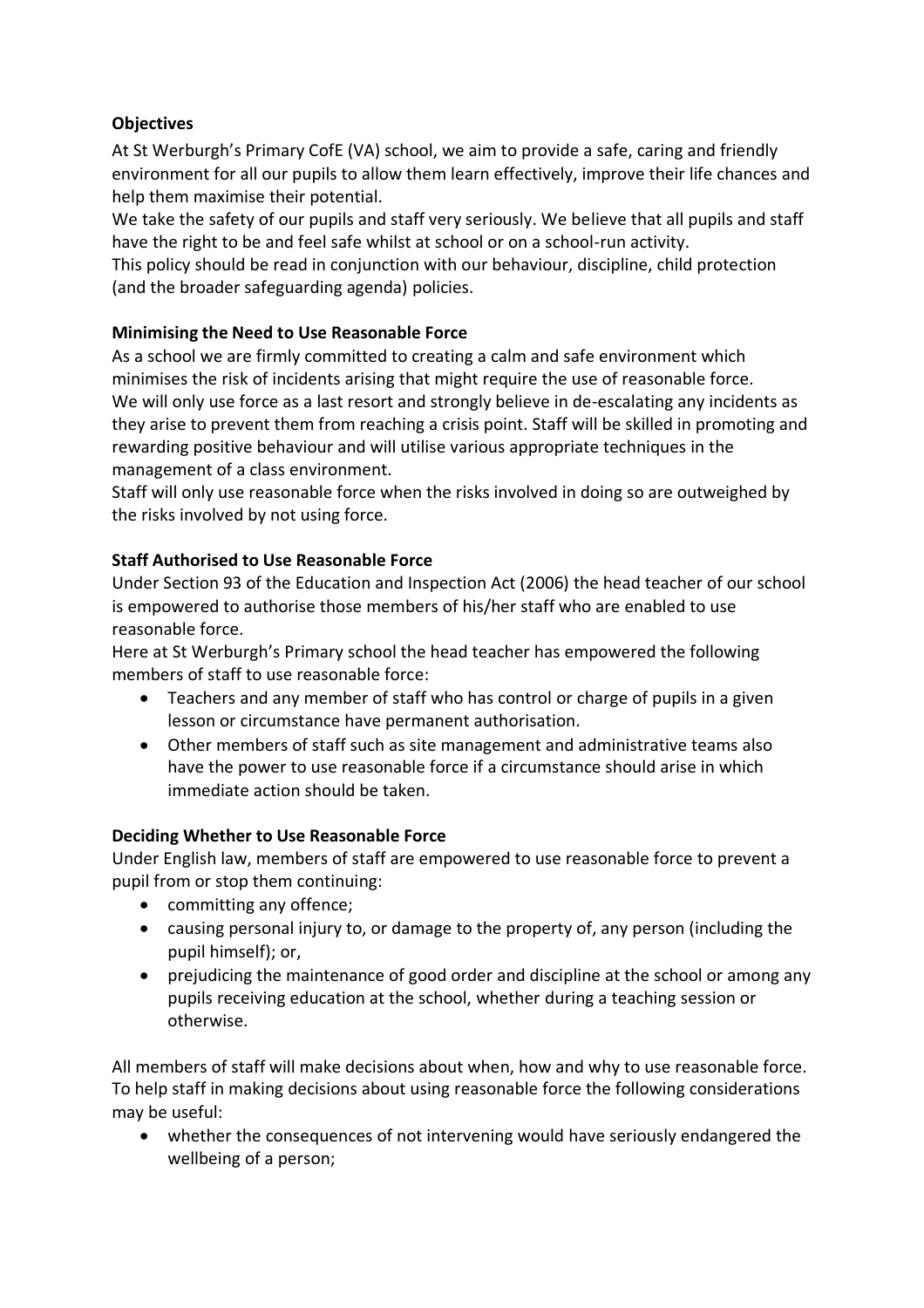- whether the consequences of not intervening would have caused serious and significant damage to property;
- whether the chance of achieving the desired outcome in a non-physical way was low;
- the age, size, gender, developmental maturity of the persons involved.

Staff are also expected to remember that physical intervention is only one option and for behaviours involving extreme levels of risk it may be more appropriate to gain support from other agencies, including the police.

Staff will be kept informed and have a duty to inform others about the plans around specific pupils who can present risks to themselves and others. This may include information about SEND, personal circumstance and temporary upset.

#### **Using Reasonable Force**

When using force members of staff should only use the minimum amount of force required in achieving the required outcome.

Staff should also use force within the context of existing good practice in non-physical skills and techniques, such as in the RESPONSE© Strategy (See diagram below)

Staff should, where possible, avoid any type of intervention that is likely to injure a pupil, unless in the most extreme of circumstance where there was no viable alternative. Also staff should avoid using force unless or until another member of staff is present to support, observe or call for assistance.

#### **Staff training**

Staff at St Werburgh's Primary school, who have been identified as needing training in this area, will access Team Teach training.

Training will be delivered by accredited Team Teach trainers and will comply fully with the Team Teach requirements in terms of duration and frequency of training.

### **Recording and Reporting Incidents**

The governing body will ensure that a procedure is in place, and is followed by staff, for recording and reporting, *significant* incidents where a member of staff has used force on a pupil. The record must be made as soon as practicable after the incident.

While ultimately only a court of law could decide what is 'significant' in a particular case, in deciding whether or not an incident must be reported, staff should take into account:

- an incident where unreasonable use of force is used on a pupil would always be a significant incident;
- any incident where substantial force has been used (e.g. physically pushing a pupil out of a room) would be significant;
- the use of a restraint technique is significant;
- an incident where a child was very distressed (though clearly not over reacting) would be significant.

In determining whether incidents are significant, schools should consider:

- the pupil's behaviour and the level of risk presented at the time;
- the degree of force used and whether it was proportionate in relation to the behaviour;
- the effect on the pupil or member of staff.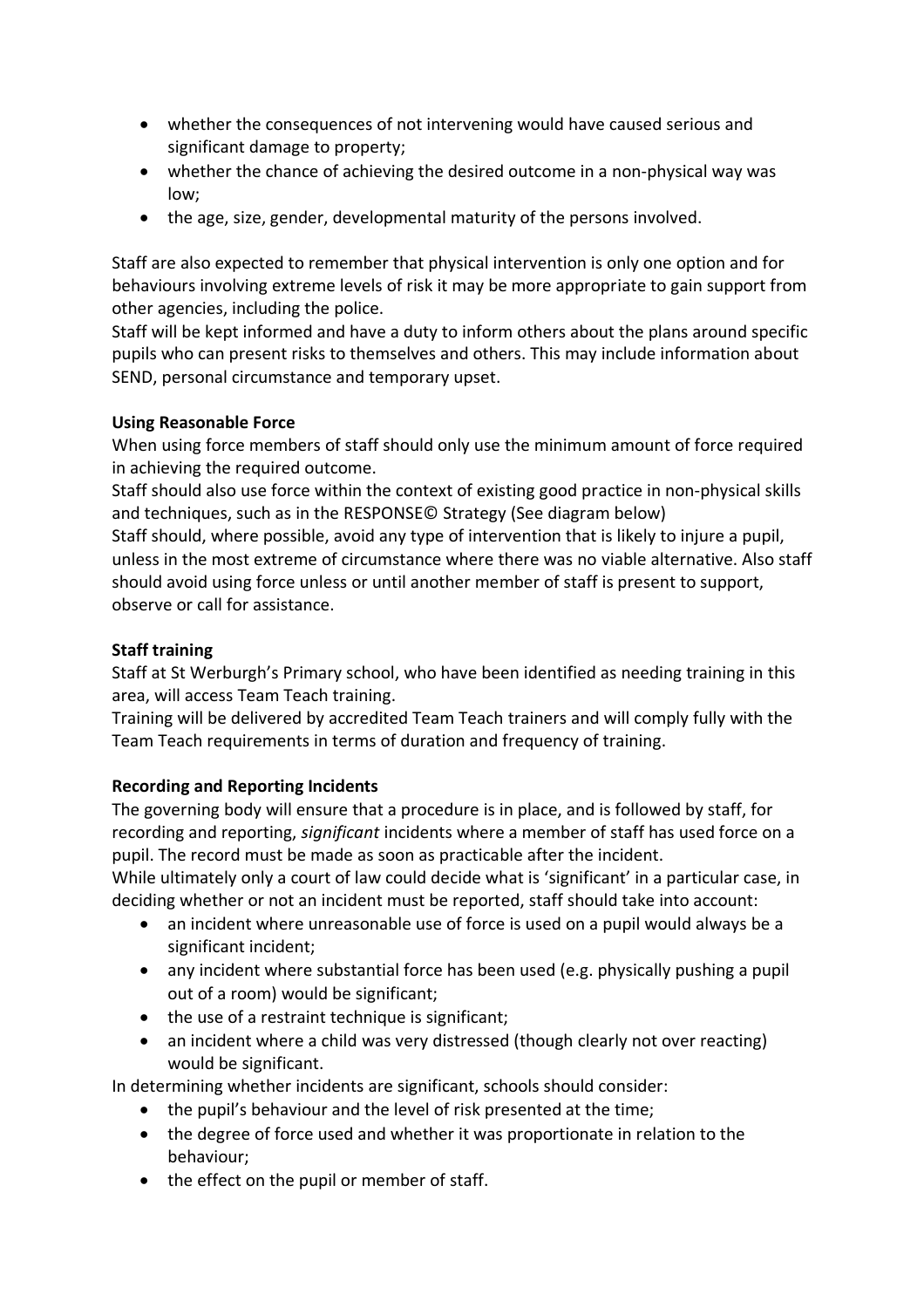Staff should also bear in mind the age of the child, any special education need or disability or other social factors which might be relevant.

Sometimes an incident might not be considered significant in itself, but forms part of a pattern of repeated behaviour. In this case, although there is no legal requirement to record such incidents, schools are advised to let parents know about them.

Records are important in providing evidence of defensible decision-making in case of a subsequent complaint or investigation. Staff may find it helpful to seek the advice of a senior colleague or a representative of their trade union when compiling a report. St Werburgh's Primary school will use the Derby City Council health and safety recording system. This system enables members of staff to report, using a standardised format, any significant incident where force has been used, or any incident where violence to staff has occurred or been threatened. The views of the pupil will also be sort. See recording sheet.

#### **Post-incident support**

Following the use of physical intervention staff and pupils will be supported, the immediate physical needs of all parties will be met and staff will ensure that positive relationships are maintained.

#### **Complaints and allegations**

Any complaints about the use of physical intervention should follow the school's complaints policy. Any such complaints may be referred to the Local Authority Designated Officer (LADO) if there is an allegation that an adult has hurt a child or used a physical intervention inappropriately.

#### **Monitoring and review**

This policy will be monitored regularly and reviewed by the governing body. This is the first version of this policy and is due to be reviewed in March 2019.

The Head Teacher is responsible for the implementation of this policy and Kate Leatherbarrow is the Link Governor, who also has responsibility in this area.